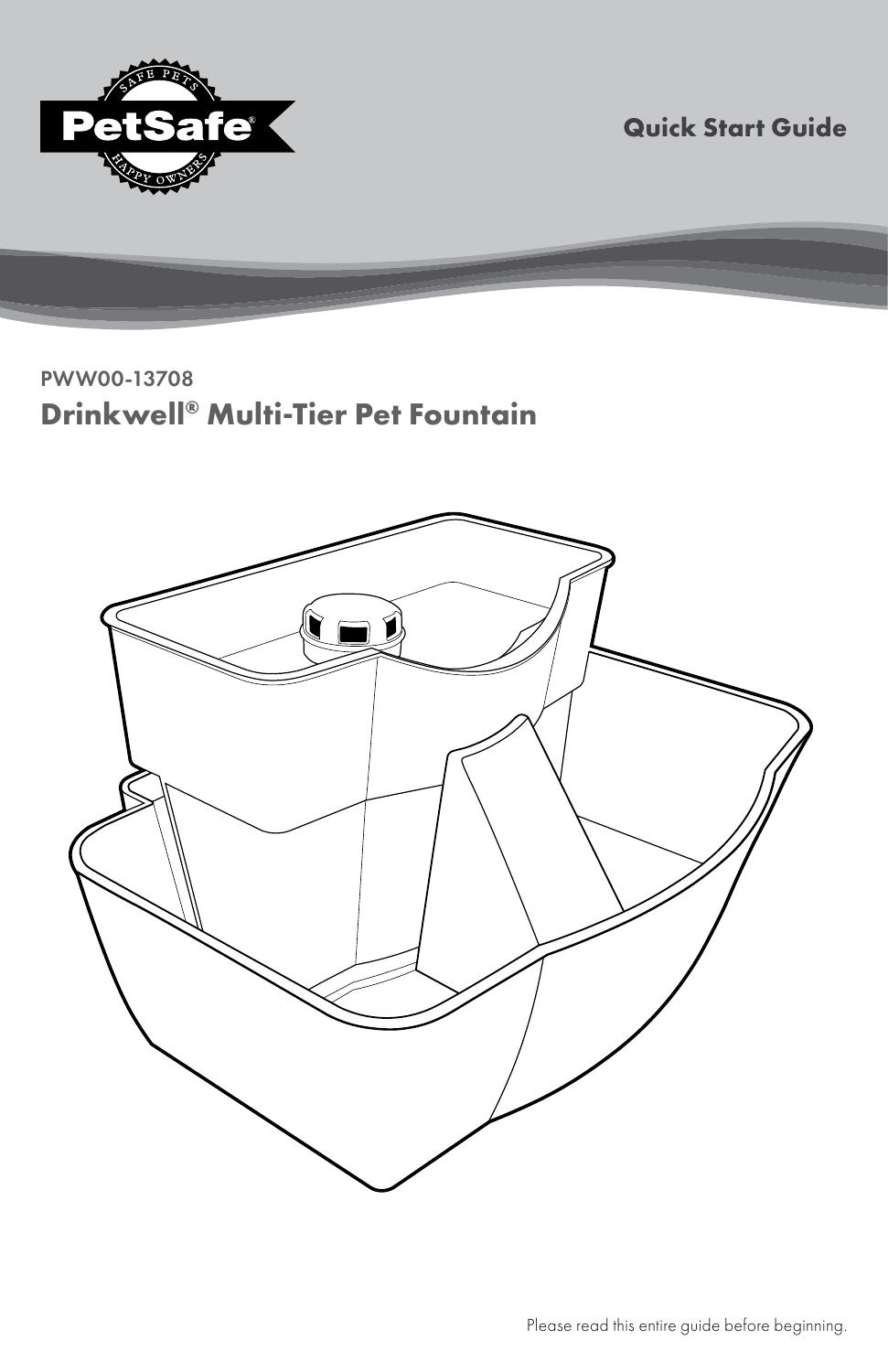# **Welcome**

You and your pet were made for each other. Our aim is to help you have the best companionship and the most memorable moments together. Your new Multi-Tier Pet Fountain is designed to entice your pet to stay hydrated and healthy.

We know that safe pets make happy owners. Before getting started, please take a moment to read through the important safety information. If you have any questions, please don't hesitate to contact us.

Hereinafter Radio Systems Corporation and any other affiliate or Brand of Radio Systems Corporation may be referred to collectively as "We" or "Us".

## **IMPORTANT SAFETY INFORMATION**

Explanation of Attention Words and Symbols used in this guide



This is the safety alert symbol. It is used to alert you to potential personal injury hazards. Obey all safety messages that follow this symbol to avoid possible injury or death.



**WARNING** indicates a hazardous situation which, if not avoided, could result in death or serious injury.



**CAUTION**, used without the safety alert symbol, indicates a hazardous situation which, if not avoided, could result in harm to your pet.



**NOTICE** is used to address safe use practices not related to personal injury.

# **AWARNING**

When using electrical appliances, basic safety precautions should always be followed to reduce the risk of fire, electric shock and/or injury to persons, including the following:

- Read all instructions before using this product.
- •To reduce the risk of injury, close supervision is necessary when an appliance is used by or near children.
- •To protect against electric shock, do not place electrical power cord or plug in water or other liquids.
- •Do not operate any appliance if it has a damaged electrical power cord or plug, or if it is malfunctioning or has been damaged. Call the Customer Care Center immediately for further instructions.
- •To reduce the risk of electric shock, do not place or store an appliance where it can fall or be pulled into a bathtub or sink.
- •Always unplug any appliance when not in use, before putting on or taking off parts and before cleaning.
- •Do not use an appliance for anything other than its intended use.
- •If the plug of this device gets wet, turn off the electricity to that electrical outlet. Do not attempt to unplug.
- •Examine this appliance after installation. Do not plug into electrical outlet if there is water on the electrical power cord or plug.

# **CAUTION**

- •Do not allow pets to chew on or swallow any parts. If you are concerned your pet may chew the power cord, purchase a cord conduit (a hard plastic protector) at any hardware store.
- •The plastic fountain parts are BPA-FREE. However, some animals have been known to be sensitive to plastic food and water containers. If your animal shows signs of an allergic reaction to the plastic, please discontinue use until you have consulted with your veterinarian.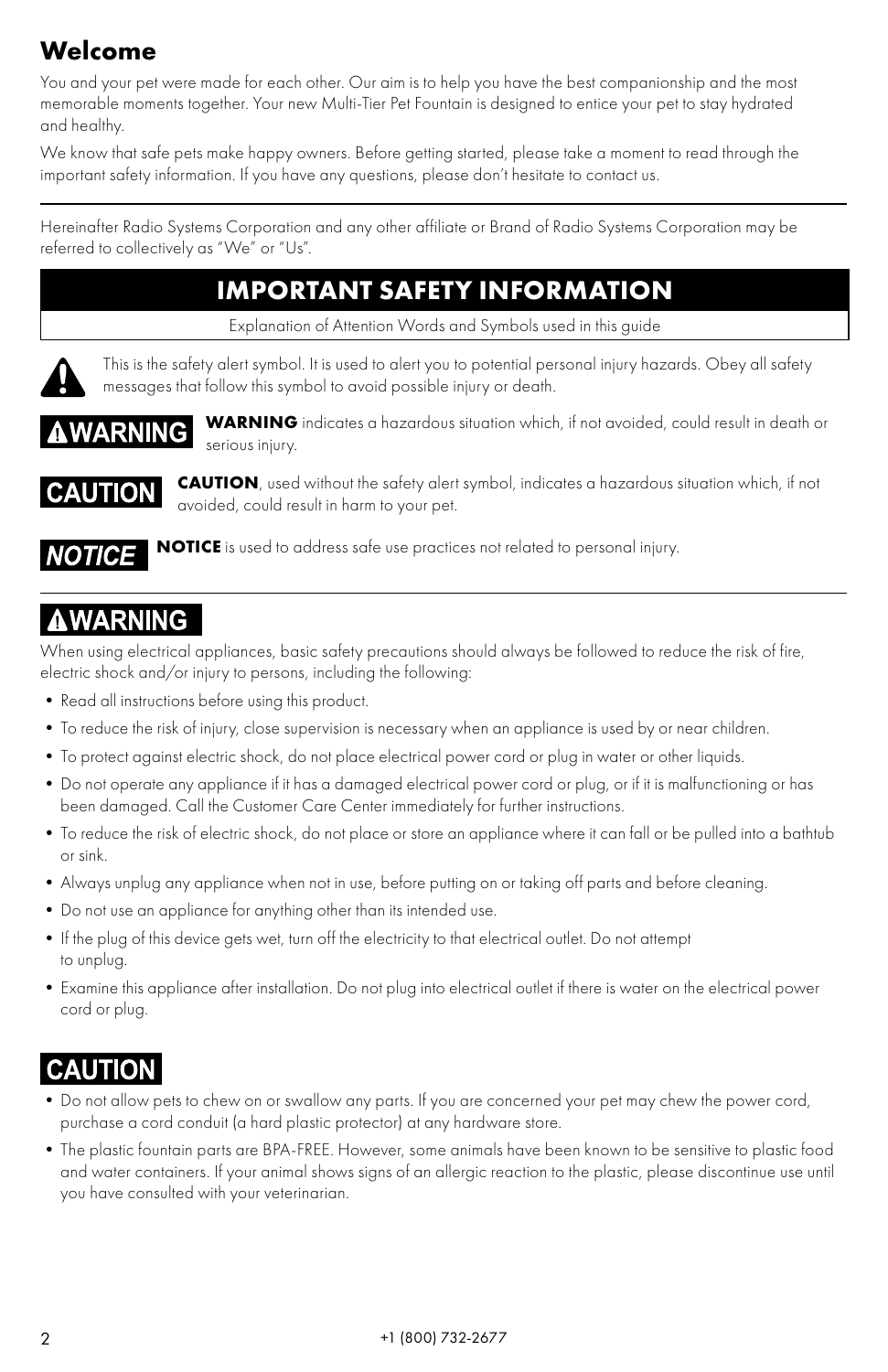# *NOTICE*

- •The fountain is intended to run continuously (always plugged into an electrical outlet), as long as the water level is maintained and the fountain is cleaned regularly. Be sure to check the water level regularly to help prevent damage to the pump, as your pet will drink the water, and some may evaporate.
- •Do not attempt repairs on the pump.
- •Do not pull on the electrical power cord to remove the plug from the electrical outlet.
- •To unplug, grasp the plug, not the electrical power cord.
- •To avoid the possibility of the plug or electrical outlet getting wet, the electrical outlet should always be above the level of the fountain.
- •If an extension cord is necessary, an extension cord with a proper rating should be used.
- •The electrical use of this appliance is 2.5 watts.
- •The use of attachments not recommended or sold by the manufacturer may cause an unsafe condition. Do not modify the appliance.
- •Do not install or store appliance where it will be exposed to weather or temperatures below 40° F.
- Read and observe all important notices listed on the appliance and in the packaging.
- •Never wash the filter with soapy water as the soap residue will seep into the filter and cannot be removed. Only rinse the filter with water.
- •Use only PetSafe® Brand authorized replacement filters. If unauthorized filters are used, the warranty may be voided.
- •Do not use outdoors. Do not run dry. For indoor household use only.

### **SAVE THESE INSTRUCTIONS**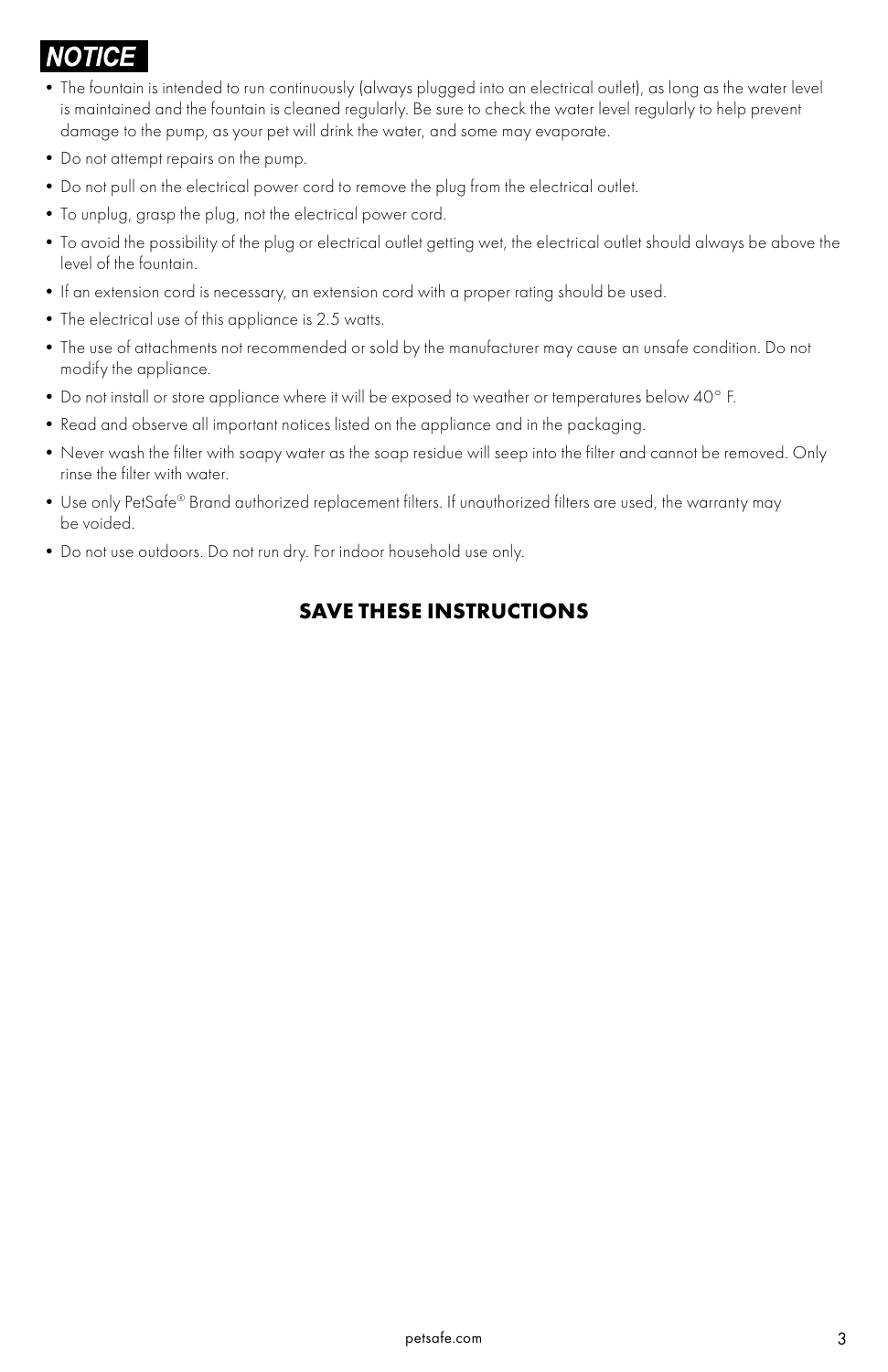## **In the Box**

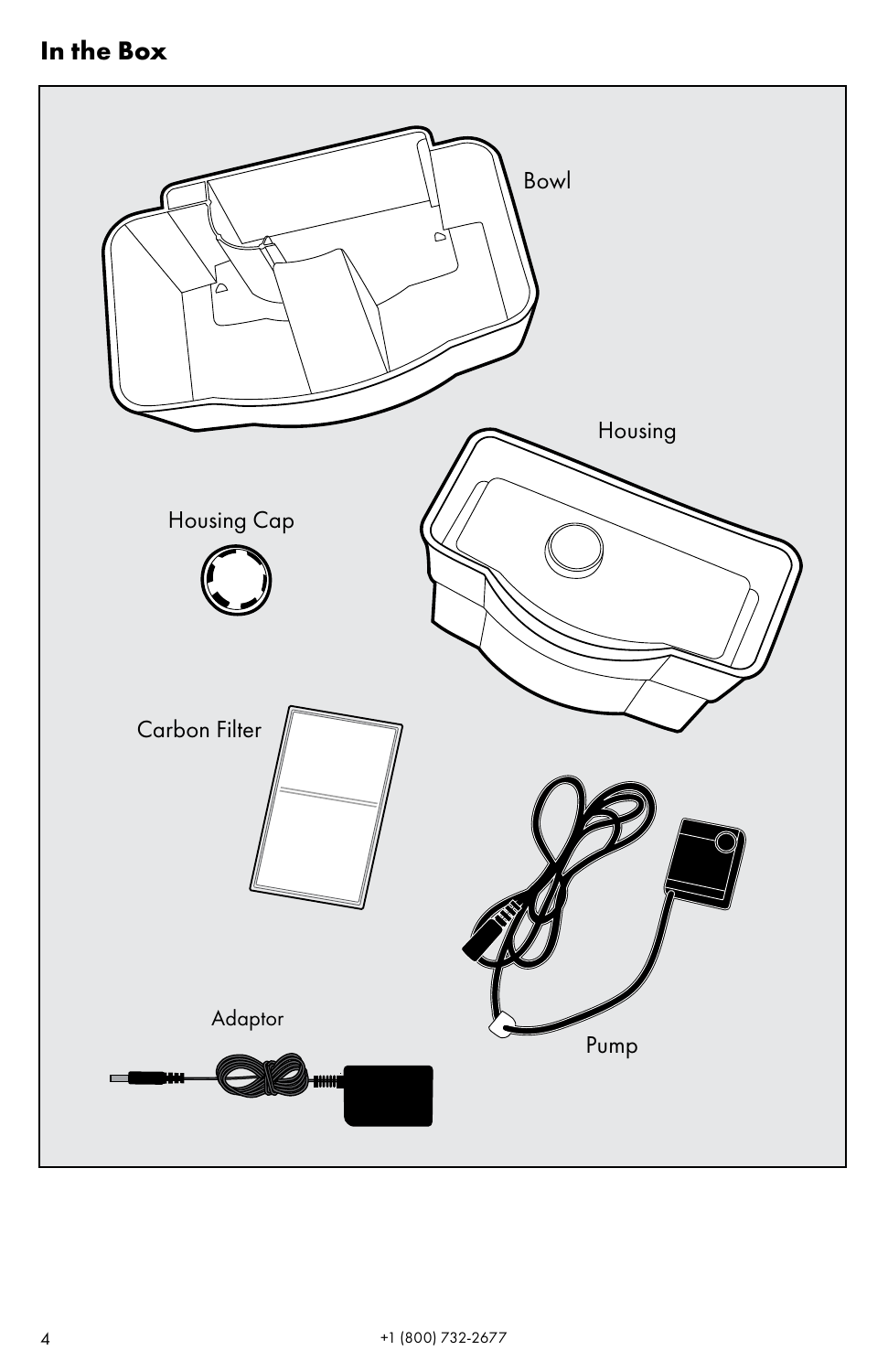## **<sup>1</sup> Start Here**

1. Remove the housing by pushing in on both sides and lifting up.



2. On the backside of the lower bowl, remove the cord from the notch.



**3** 3. Remove the pump from the square indentation.



**4** 4. Pull the cord up through the hole.

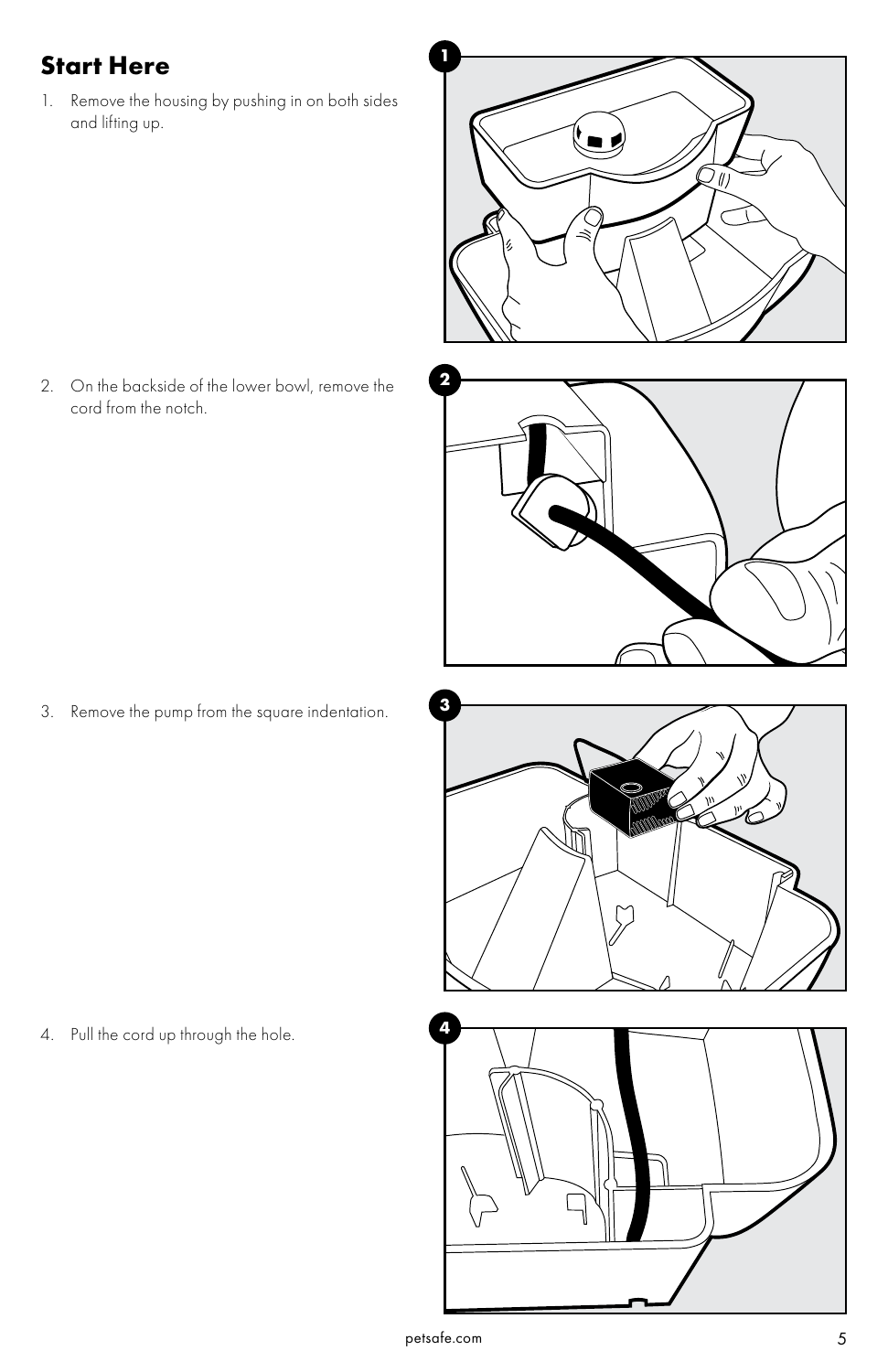**5** 5. Take the pump apart by first removing the faceplate. You may need to use a fingernail to pry it off.



**6** 6. Remove the teardrop shaped stator by pulling up on the small lip.

- **7** 7. Use a fingernail to pull out the impeller, which is held in place magnetically.
- 8. Rinse all fountain components (except for the adaptor) with warm water before using the pet fountain. This will remove any residue from the manufacturing process.
- 9. Reassemble the fountain.
- 10. Rinse the carbon filter and insert it into the housing with the black side facing the pump.
- 11. Pick up the fountain by the bowl and place it in a desired location. Pour water into the bowl and the housing. Leave a ½ in. of space between the water level and the rim of the bowl.



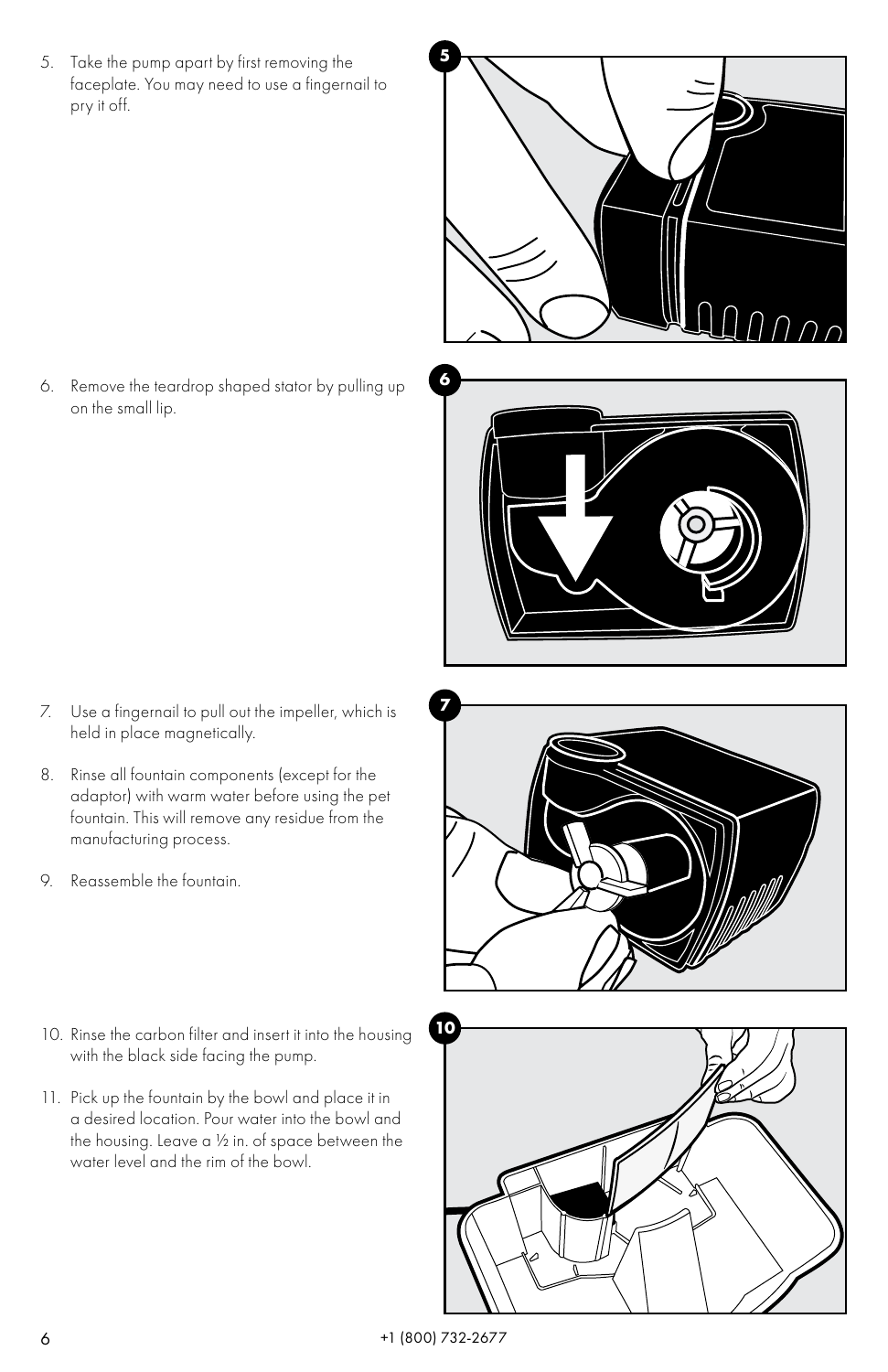12. Make sure the electrical power cord, the adaptor <sup>12</sup> and your hands are completely dry. Connect the in-line plug and make sure no silver is showing, then plug the adapter into a standard electrical wall outlet.



**NOTE:** Never let the water level fall below 1 in. from the base of the bowl, or your pump might fail.

### **Pet Fountain Cleaning**

**NOTE:** Replace the carbon filter every 2-4 weeks.

- 1. Unplug the fountain and disconnect the in-line plug.
- 2. Pick up the pet fountain by the bowl and take it to the sink.
- 3. Disassemble the pet fountain and discard the carbon filter.
- 4. Reference page 6 for instructions on cleaning your pump. You can use the motor brush from the Drinkwell® Cleaning Kit to clean inside the pump. Use a solution of 80% water and 20% white vinegar to remove hard water buildup.
- 5. Wash all other parts with warm water and soap or place in the top rack of the dishwasher.

**NOTE:** Do not place the adaptor or pump in the dishwasher.

6. Reassemble the pet fountain.

### **Replacement Parts and Accessories**

Replacement parts and accessories for your fountain can be purchased by visiting www.petsafe.com or by contacting our Customer Care Center at 1-800-732-2677.

| <b>PART DESCRIPTION</b>                                          | <b>REPLACEMENT PART NUMBER</b> |
|------------------------------------------------------------------|--------------------------------|
| Drinkwell Fountain Activated Carbon Replacement Filters (3-Pack) | PAC00-13067                    |
| Drinkwell Fountain Premium Activated Carbon Filters (3-Pack)     | PAC00-13070                    |
| Replacement Pump                                                 | PAC00-13206                    |
| Drinkwell Cleaning Kit                                           | <b>CKPH</b>                    |

### **Customer Care International**

USA & Canada - Tel: 800-732-2677 – Monday - Friday 8 AM - 8 PM / Saturday 9 AM – 5 PM